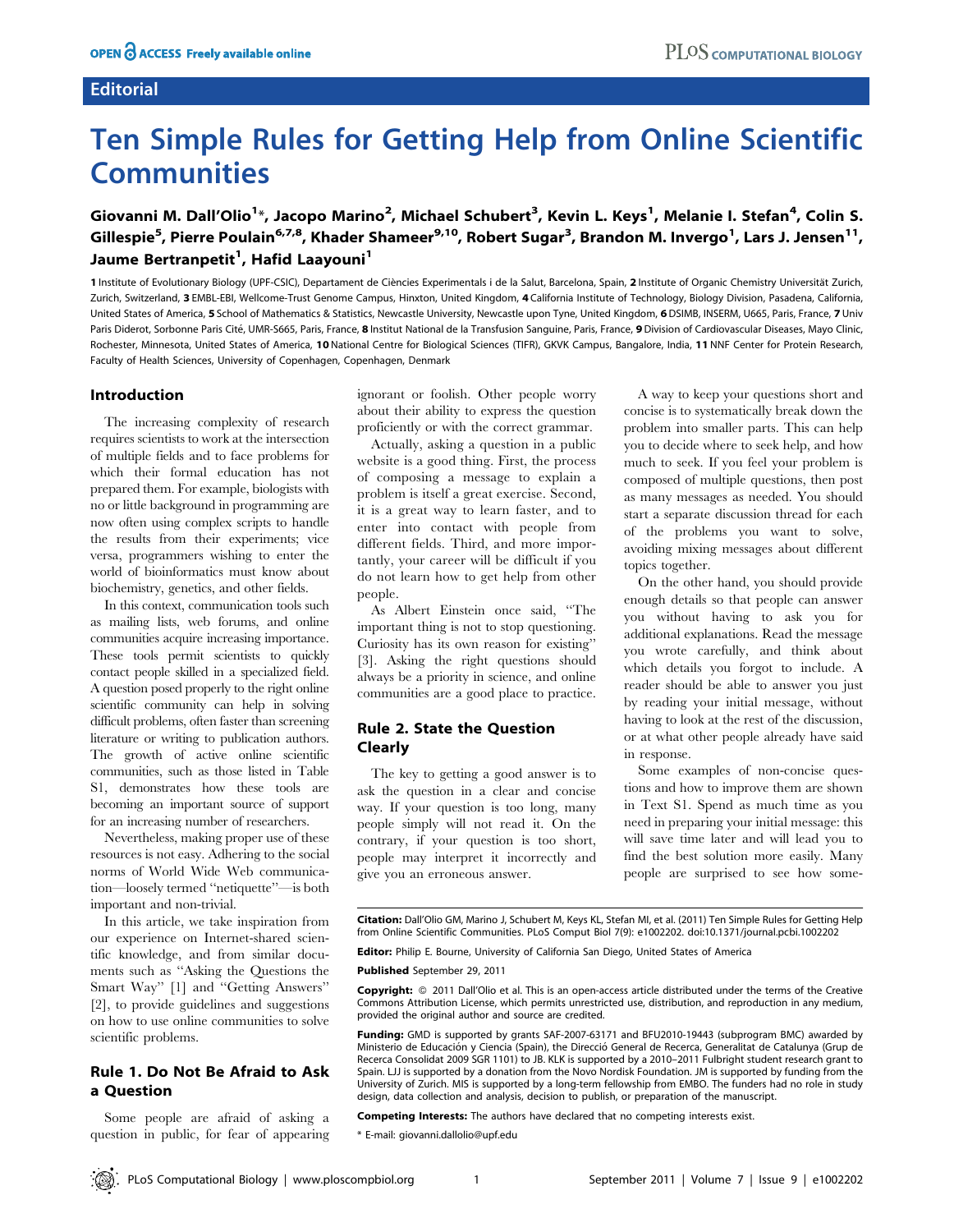times, in thinking about how to pose the problem, the answer reveals itself!

# Rule 3. New to a Mailing List? Learn the Established Customs before Posting

A common error is to rush into a web forum and start asking something without understanding how its web interface works and which people use the resource. Instead, a good habit is to spend a few days, after having created an account, reading the discussions published and practicing with the web interface. You will see which people use the forum or mailing list, which rules of netiquette are used, which kind of questions are asked, and how much time it takes to obtain an answer. For this reason, it is a good idea to subscribe to a few mailing lists or forums on your topics of interest even when you do not urgently require anything from them. This will show you the concrete ways in which people post messages.

Remember that you may have to use a different language depending on the audience you are addressing. For example, some technical terms may be understood in one mailing list or community but not in others. People who do not study genomics might not immediately know how to respond to questions about GWASs, SNPs, or STRs (genome-wide association studies, single nucleotide polymorphisms, and single tandem repeats, respectively).

#### Rule 4. Do Not Ask What Has Already Been Answered

People in general do not like to repeat their explanations. Before posting a question, use a search engine to see if a similar question has been asked previously. You should post a new question only if the answers you have found are not satisfactory. In case you decide to post a new question, cite the previous answers and explain why they are not sufficient to solve your problem. This demonstrates that you have already researched the answer on your own. Most discussion forums or mailing lists also have a searchable archive, which should be consulted before posting a question.

#### Rule 5. Always Use a Good Title

People like to quickly skim through titles, looking for questions within their expertise that they are able to answer. So, you will have to be good at catching the attention of the readers that can help you. Use a clear and concise title, so that readers can decide whether they are able to respond to your message without having to read the whole message.

An approach to choosing a good title is to think of a hypothetical web search query that you would use to find a solution to your problem. For example, where you might search for ''format BLAST database,'' an adequate title for a forum post could be ''How do I format a BLAST database?'' or ''Formatting a BLAST database.'' More specificity, within reason, is preferable.

At the same time, it is important not to waste the time of the people who are not able to help you, and are not interested in what you are writing. Refrain from attempts to attract attention with titles such as ''Help me'' or ''Urgent.'' People usually do not appreciate these kinds of titles because each forum member must then view the post in order to understand what you are asking. If you use incorrect titles, your message may be censured or closed by the moderators, and you may be forbidden to use the resource.

Some examples of good and bad titles are shown in Text S1.

# Rule 6. Do Your Homework before Posting

People in an online community are willing to help, but are not there to work for you. You should always show that you have first tried to solve your problem by yourself. Explain clearly what you have done, and describe the approach that you took.

When asking for help to solve an assignment, always explain how you have tried to solve it. Many students from bachelor programs use web forums and mailing lists to copy-paste the assignments given by their teachers, and call on other people to show them how to solve them. This behavior is not well received and can bring you a bad reputation.

However, you can nonetheless ask for help on how to solve an exercise if you demonstrate that you have made some effort in solving it. Show what you have done so far, and why you think it is not correct. Ask other people to check your solution, not to give the solution to you.

When asking about a programming issue, do not expect other people to write a whole program for you: rather, post an example of the code that you have written and where you are stuck. Include an example of the input and the expected output of your program. If you receive error messages, also include the full output of the error. This will help the other users to inspect your logic, to test the code on their own computers, and to easily pinpoint the problem therein.

If you ask a question about a software package, make sure that the solution is not already answered in the user manual or the Frequently Asked Questions (FAQs) before bringing your question to a forum. Also, declare that you have already checked these sources.

If you really need another person to write a program or a task for you, then explain that you are looking for a collaboration, and say how you will acknowledge a correct answer. If you explain everything well, your reputation online will also improve.

# Rule 7. Proofread your Post and Write in Correct English

Using correct grammar is important. Readers will be more likely to answer if the question is clear and correctly posed. Your grammar does not need to be academic, but it must be intelligible to a broad audience. Avoid slang and abbreviations as much as possible, to show that you have made at least some effort in writing a clear message. Writing in capital letters or in unconventional styles, such as that of text messages, is usually unwelcome, and in the long term can deteriorate your reputation online.

Your message should be as concise as possible. You do not need to introduce yourself on every message; doing it only once will be enough. Be careful of using too many adverbs and adjectives, or unnecessary changes in verb tense, as they may make the text difficult to understand. Also, do not be afraid of repeating technical terms more than once, as using too many synonyms will only make the text more difficult to understand.

This rule may be the most difficult to follow for non-native English speakers. A good approach is to spend some time reading the messages written by other users of the forum or the mailing list and follow their example. Search for a question similar to what you want to ask, and use it as a model; you may even copy and paste some portions of the text if it helps you to formulate a correct question.

# Rule 8. Be Courteous to Other Forum Members

Members of a discussion forum are usually unpaid volunteers who offer their time and expertise by volition and not by obligation. They are therefore not obliged to answer any questions at all.